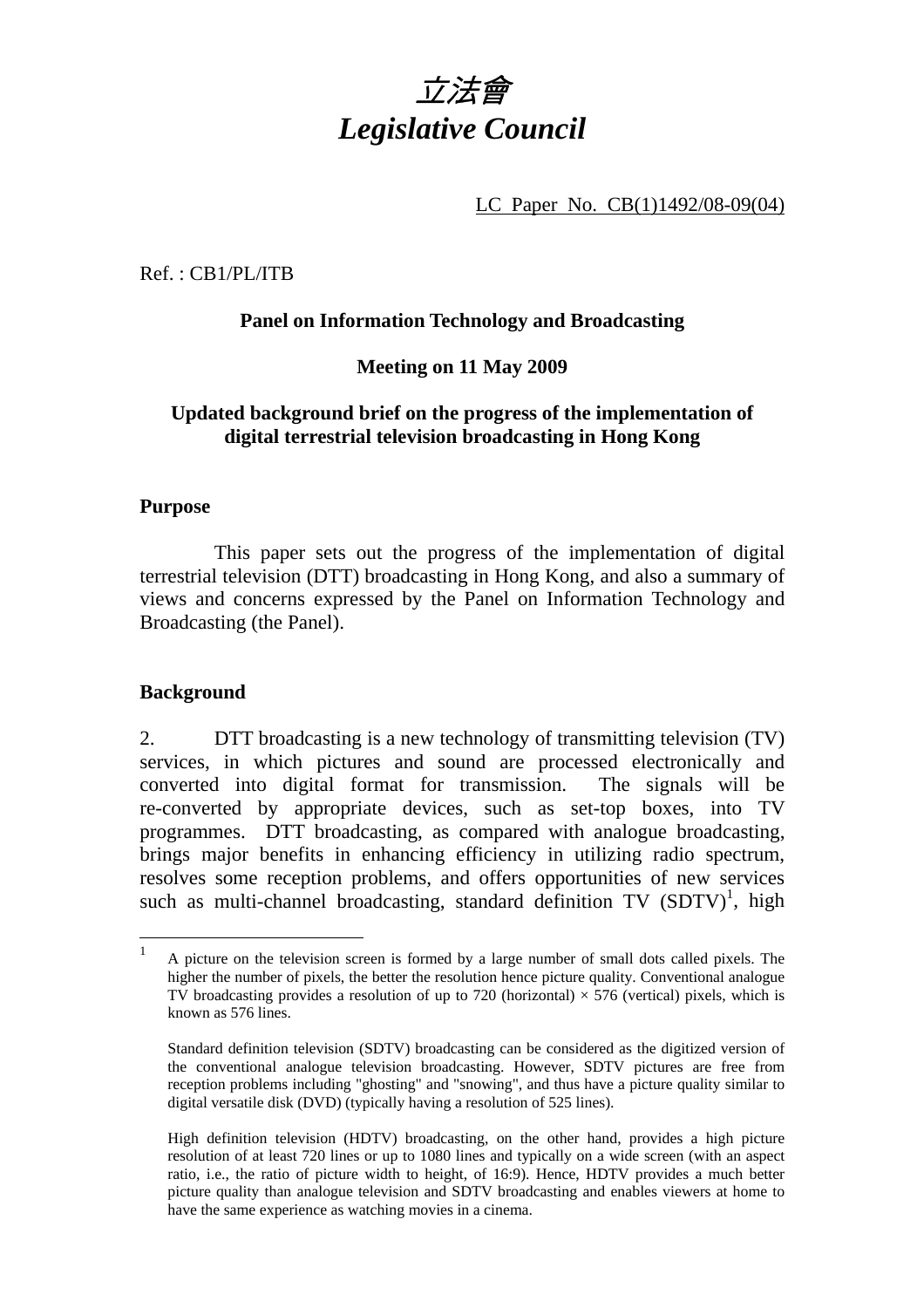definition TV  $(HDTV)^1$ , broadcasting with multi-viewing angles, interactive services and datacasting (e.g., financial quotes).

3. Pursuant to the implementation framework for DTT broadcasting announced by the Government in 2004, the two domestic free television programmes service licensees, i.e. Asia Television Limited (ATV) and Television Broadcasts Limited (TVB), officially launched DTT on 31 December 2007. The DTT network has been extended to 18 districts covering 75% of the Hong Kong population in August 2008. As of December 2008, there are more than 726 000 or about a third (32.3%) of Hong Kong households receiving DTT via set-top boxes, integrated digital TV sets or computers.

#### **Discussion by the Panel on Information Technology and Broadcasting**

4. The Panel has followed up closely issues related to the implementation of DTT broadcasting, and discussed the subject and received views from deputations, including the two domestic free TV programmes licensees, at a number of meetings since 2003.

5. At the Panel meeting on 12 November 2007 and 19 February 2008, members were updated on the latest progress of the implementation of DTT and issues covering the relevant regulatory decisions made by the Broadcasting Authority (BA), coverage areas of DTT broadcasting, the upgrade of In-Building Coaxial Cable distribution System (IBCCDS), labelling scheme for DTT receivers, as well as promotion and publicity activities and environmental concerns arising from the disposal of old TV sets.

6. On the implementation of DTT broadcasting, the Panel noted that the construction of the five transmission stations at Castle Peak, Cloudy Hill, Golden Hill, Kowloon Peak and Lamma Island would be completed in stages on or before end-2008, by which time the reception areas would cover at least 75% of the total population of Hong Kong. Panel members urged the Administration to target at completing the five transmission stations by June/July 2008 the latest, thus allowing time for the electronic manufacturers to produce sufficient DTT receivers for the Hong Kong market and for the public to purchase and install the set-top boxes. Members also suggested that part of the provision for the publicity and promotion of the 2008 Beijing Olympics be used to expedite the roll-out of transmission network to achieve close to 99% digital coverage by the 2008 Beijing Olympics.

7. After discussion with the two domestic free TV broadcasters, the Administration advised that they had brought forward their plan to complete construction of the five transmission stations and the one at Mount Nicholson to extend digital coverage to 75% of the population from end 2008 to early August 2008, so as to enable more people to enjoy viewing of the Beijing Olympics with DTT. The Administration would work closely with the two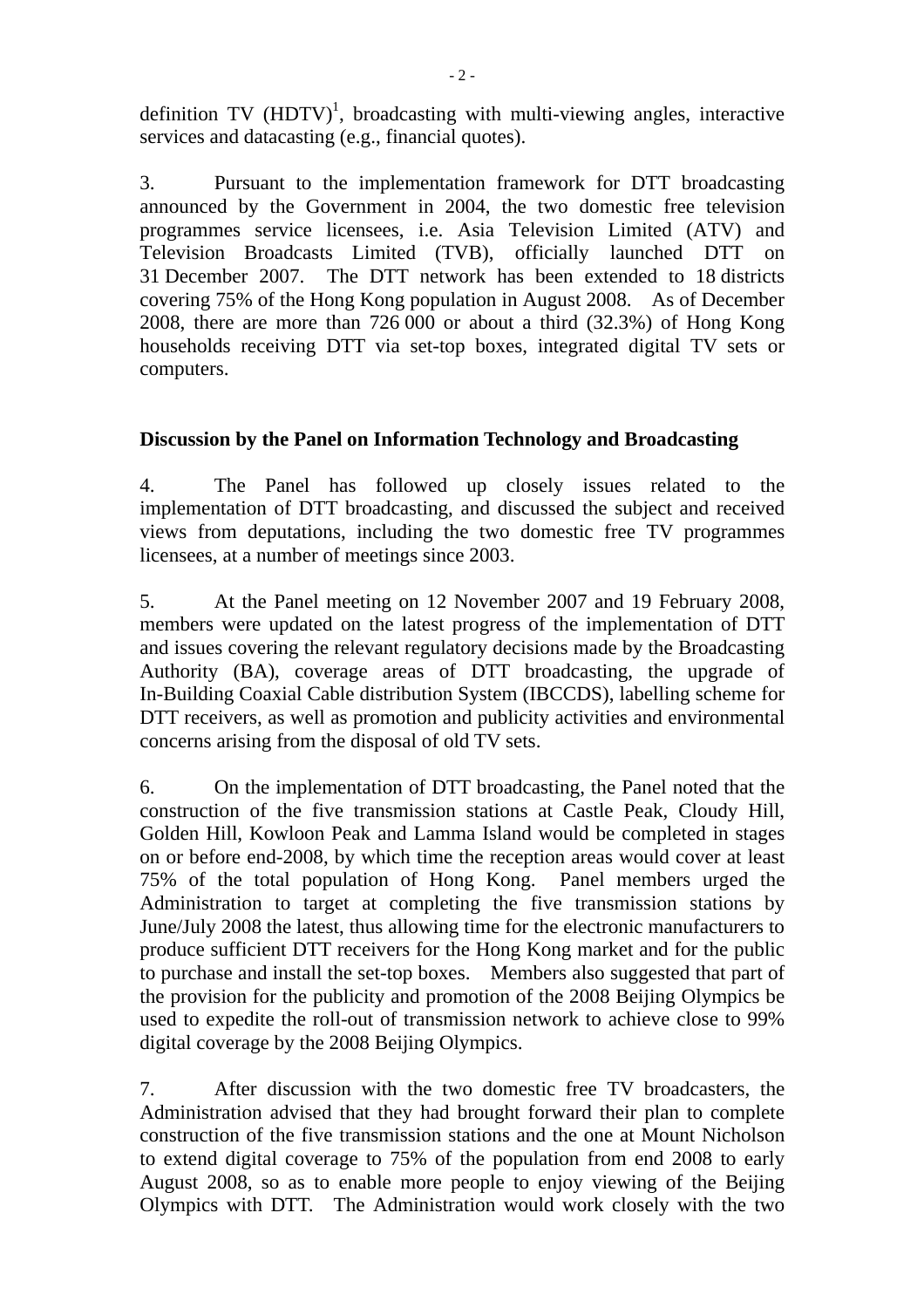broadcasters to increase the digital coverage as early as practicable and hopefully to achieve close to 99% coverage by 2011.

8. The Panel noted that the two broadcasters were supportive of the use of a "combined" set-top box although they objected to pay TV operators bundling free TV service channels into pay TV channels. As consumers in general would welcome the convenience of a "combined" set-top box, members called on the Administration to facilitate discussions among the broadcasters to bring about an early consensus. There should also be publicity on the choices of DTT receivers available and the best time to purchase a set-top box for DTT reception to address consumers' concerns in this respect. The Panel was assured that the Administration and the BA would continue to make efforts to coordinate among different broadcasters to address the concerns.

9. The Panel noted that free-to-air terrestrial television signals are generally received by common antenna and then distributed by the IBCCDS to individual building flats. The Office of the Telecommunications Authority promulgated the specifications and guidelines for DTT reception on 1 August 2007 for the IBCCDS operators as well as other relevant system contractors to upgrade the existing IBCCDS. Apart from a dedicated website, an on-line database for DTT service coverage area, announcements of public interest on TV and radio, information leaflets and education kits for schools, public education programmes would also be launched in collaboration with the Consumer Council.Members suggested that the on-line database of DTT service coverage should be enhanced to include information on buildings which had completed the upgrading work of IBCCDS, to facilitate the public to obtain relevant information.

#### **Latest position**

10. The Administration will brief the Panel on 11 May 2009 on further progress of the DTT implementation, including the on-going network construction extending the coverage, status of DTT take-up by the viewing public and the latest publicity.

#### **Relevant papers**

11. A list of relevant papers is at **Appendix**.

Council Business Division 1 Legislative Council Secretariat 5 May 2009